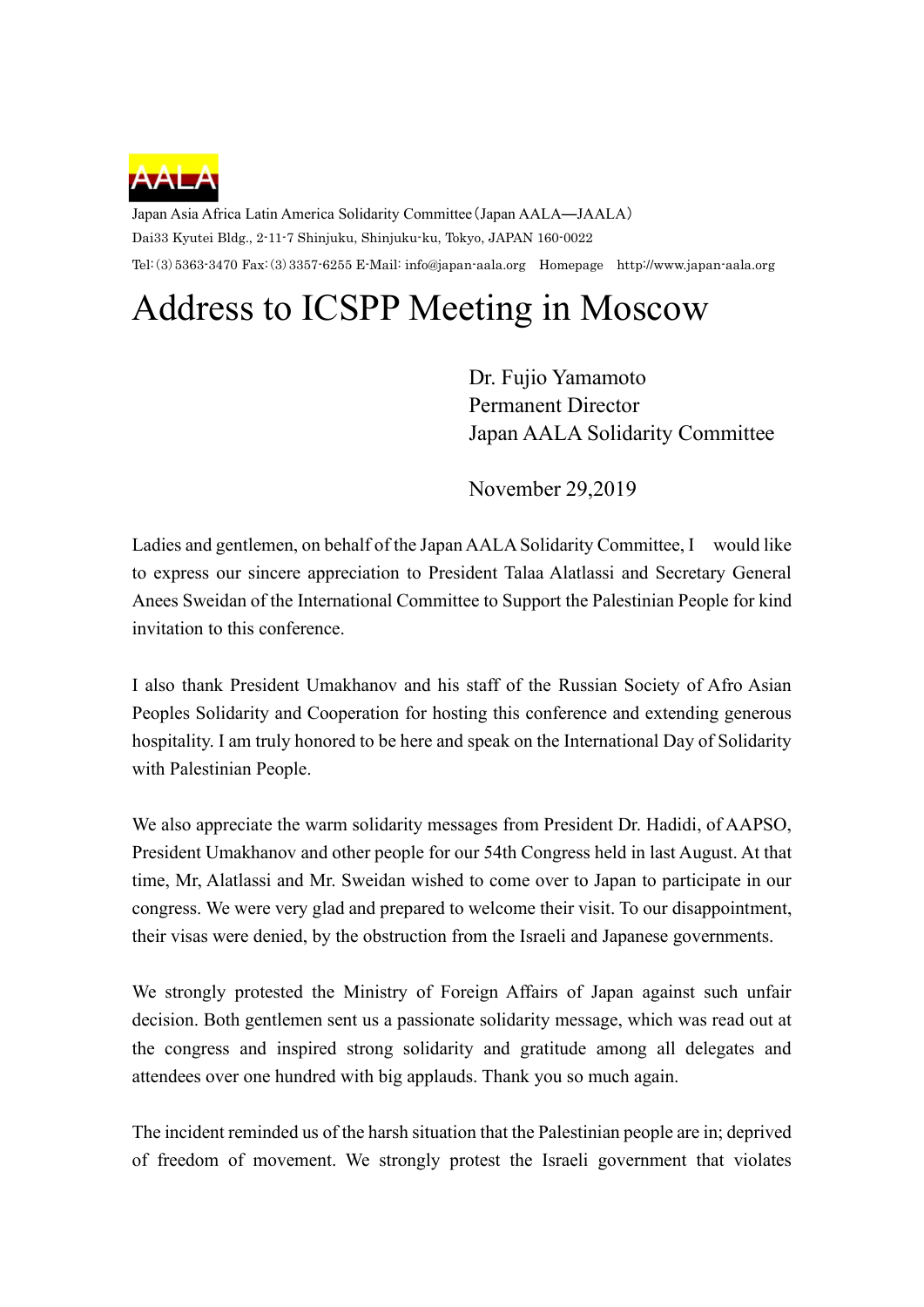international law and the UN Security Council resolution, taking away all human rights and right to self-determination of the Palestinian people and continuing unlawful military occupation and blockade of Gaza Strip.

We also express strong protest and resentment to the U.S Trump administration which supports Netanyahu regime, violates international agreements and neglects implementation of UN resolutions. In particular we condemn the outrageous recent decision by the U.S government regarding the status of Jewish settlement in the occupied West Bank.

Japan is geographically far from the Middle East, and frankly speaking, there are not enough interests and understandings about Palestine among most of Japanese citizens. However, Japan AALA together with other groups supporting Palestinians, have been conducting for these years a signature campaign demanding Japanese government and parliament to recognize the Statehood of Palestine..

You can find in the appendix major activities and events related to Palestine occurred in Japan and actions which Japanese citizens have taken in past 10 years.Here I would like to introduce you our latest campaign to stop an international weapons trade fair sponsored by the Japanese government in which Isreali defense companies took part in.

The Japanese government once formulated the three principles of arms export which prohibited export of weapons, based on the Article 9 of Japanese Constitution that stipulates renouncing war and possession of armed forces. However, the Abe Administration reversed the policy to allow export and joint research developments of weapons. Such move is in line with the ongoing reinforcement of Japan-US military alliances.

In 2014, when Isreali Prime Minister Netanyahu came to Japan, both countries agreed on the importance of cooperation in defense programs. Based on this discussion, a joint research of reconnaissance drones was planned. This attempt was uncovered and abandoned because of strong opposition by citizens. However, last year, the Israeli military exposition was held near Tokyo. More recently, it was reported that the "Memorandum for the Protection of Confidential Information on Weapons and Technology" was signed when a senior official of Defense of Israel visited Ministry of Defense in Tokyo.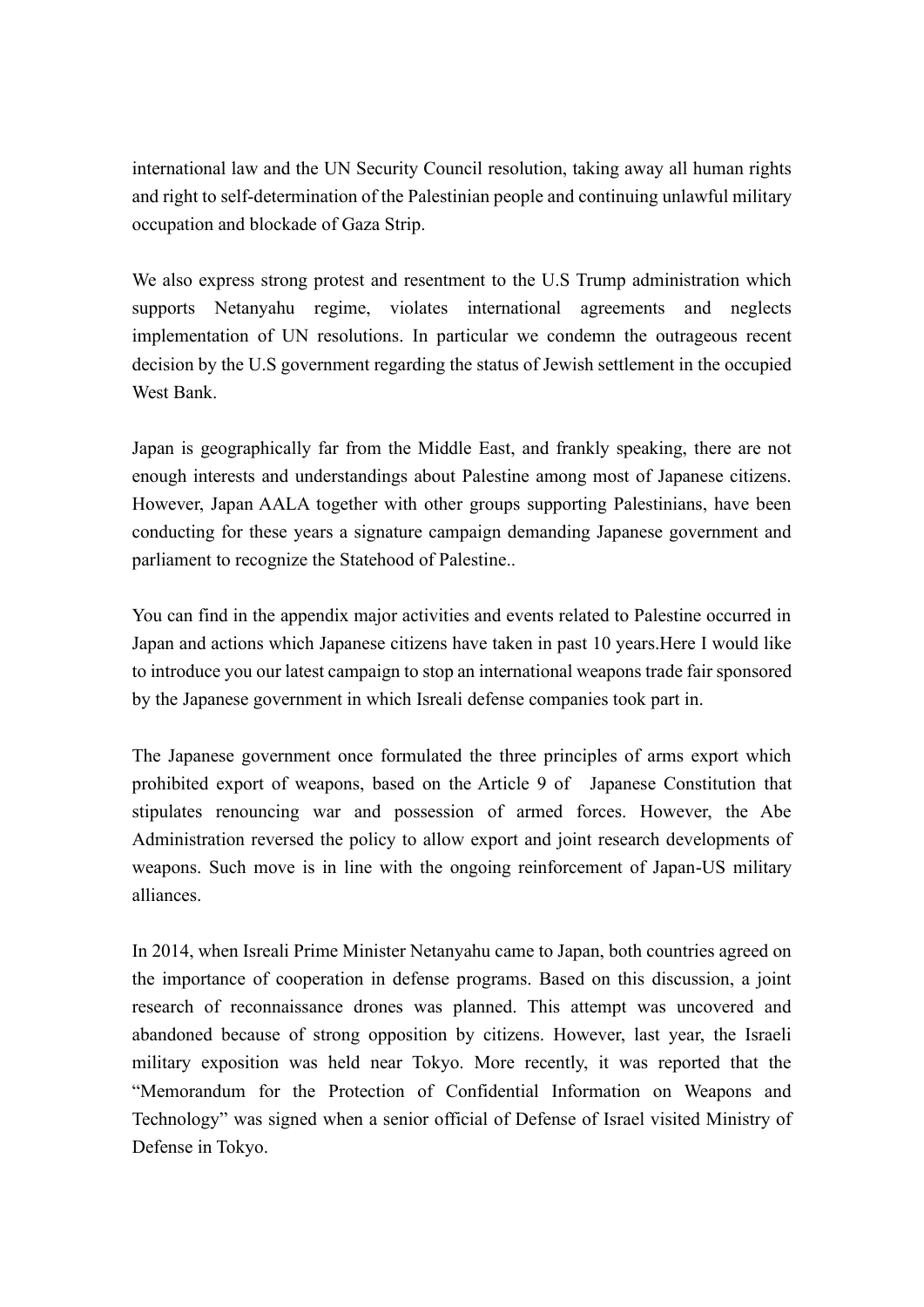Under these circumstances, the DSEI 2019, the first full-size International Weapons Fair in Japan was held at Makuhari Messe in Chiba on November 18<sup>th</sup> through 20<sup>th</sup>. The DSEI that is the largest weapons trade fair in the world, held every other year in the UK, has chosen Japan as its first overseas venue. Three Israeli companies exhibited at the show. One of them Rafael's salesperson told in a TV interview that the selling point of their weapons was that they had been used on the battlefield. He was even proud of the result in Gaza. It was really outrageous.

We have been working for over a year to stop this weapons show. We appealed to central and local governments to cancel the event, however to our regret, the fair was open. We organized a protest rally in front of the Messe in which 500 people in total gathered to raise their voices against the show. For this action, President Alatlassi and Secretary General Sweidan of the International Assistance Committee sent a kind solidarity message. Thank you very much.

Now, let me speak on current issues that Japan is facing. Japan relies almost 100% on imported oil, and 80% comes from the Middle East. Under such circumstances, in the midst of the oil crisis in 1973, Japan avoided pressure from the United States and introduced a new Middle East policy that advocated respects to the Palestinian people's right to self-determination and also stipulated that unlawful occupation must stop.

These policies, coupled with the pacifism founded on the Article 9 of the constitution, gained a certain level of trust to Japan from the Middle East and African people, while East Asian countries had different views because they had suffered from invasion and colonialism by Japan during the World War II. However, such trust to Japan might have been fluctuated after 2003 when the government succumbed to pressures from the US administration and dispatched Self-Defense Forces to Iraq and Indian Ocean.

The Abe administration is stepping up the US-Japan military alliance, reinforcing Self-Defense Forces and expanding joint operations with the US Military Forces with improved functions of the US bases in Japan. Three years ago, the administration forced the new security legislation to enable Self-Defense Forces to participate in wars outside of the Japanese territory jointly with the US forces. Prime Minister Abe is pushing his way to amend Article 9 of the Constitution to promote his strategies. We believe that shift of Japan's Middle East policy towards Israel reflects strengthened Japan-US alliances.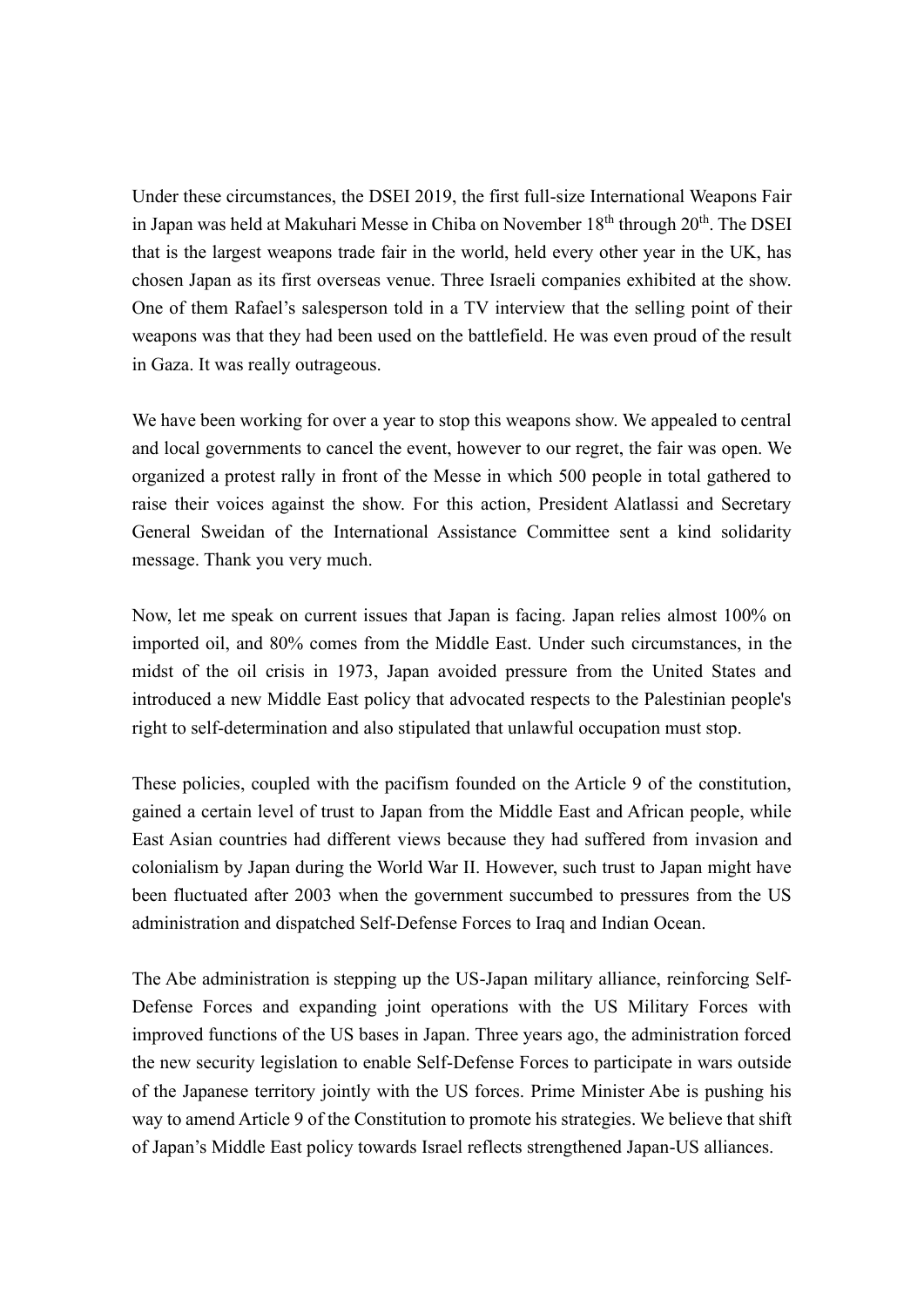Taking this opportunity, we wish to invite your attention to the construction of a new US military base in Okinawa Prefecture, and hope that you will join us to condemn their reckless attempt. There are more than 100 US military bases and facilities throughout Japan and more than 50,000 US soldiers, their families and staffs are stationed. Yes, Japan has the largest US offshore forces in the world! Please keep in mind that over 70% of the force are concentrated in Okinawa Prefecture, a small island of the size of Moskva City.

People of Okinawa strongly oppose to additional construction of bases because it means permanent occupation of their island by the US forces. The resentful opinion of citizens of Okinawa against construction of the new base are clearly and repeatedly shown in the results of elections and referendums over the past five years. The Abe administration have totally ignored such wills of residents and enforcing construction of the base together with the US government.

To our indignation, the US military forces stationed in Japan are protected under the Japan-US Status Agreement, which works almost like the extraterritorial right and severely violates Japan's sovereignty. US military aircrafts frequently cause accidents. US soldiers and employees ignore Japanese laws and repeat crimes. Under restricted sovereignty of Japan, they are free to do anything. We consider such position of current Okinawa is virtually a colonial state. Therefore, we believe it is rightful to oppose US military bases in order to restore Japan's independence, democracy and dignity.

In this respect, Palestinians are not just friend but comrades to Japanese, both struggling under unlawful occupation. In fact, we have been encouraged by the Palestinian people fighting against cruel military occupation and closures. The US government and the Abe administrations ignore results of elections and would not listen to the voice of people. They are expecting us to abandon hope and give up. If we yield to them, they will do whatever they want. The right to live in peace, independence and dignity belong to people, no matter how hard to get them. With prospect of hope and justice, there is a future. Let's work together and achieve common goal.

Thank you for your attention.

(END)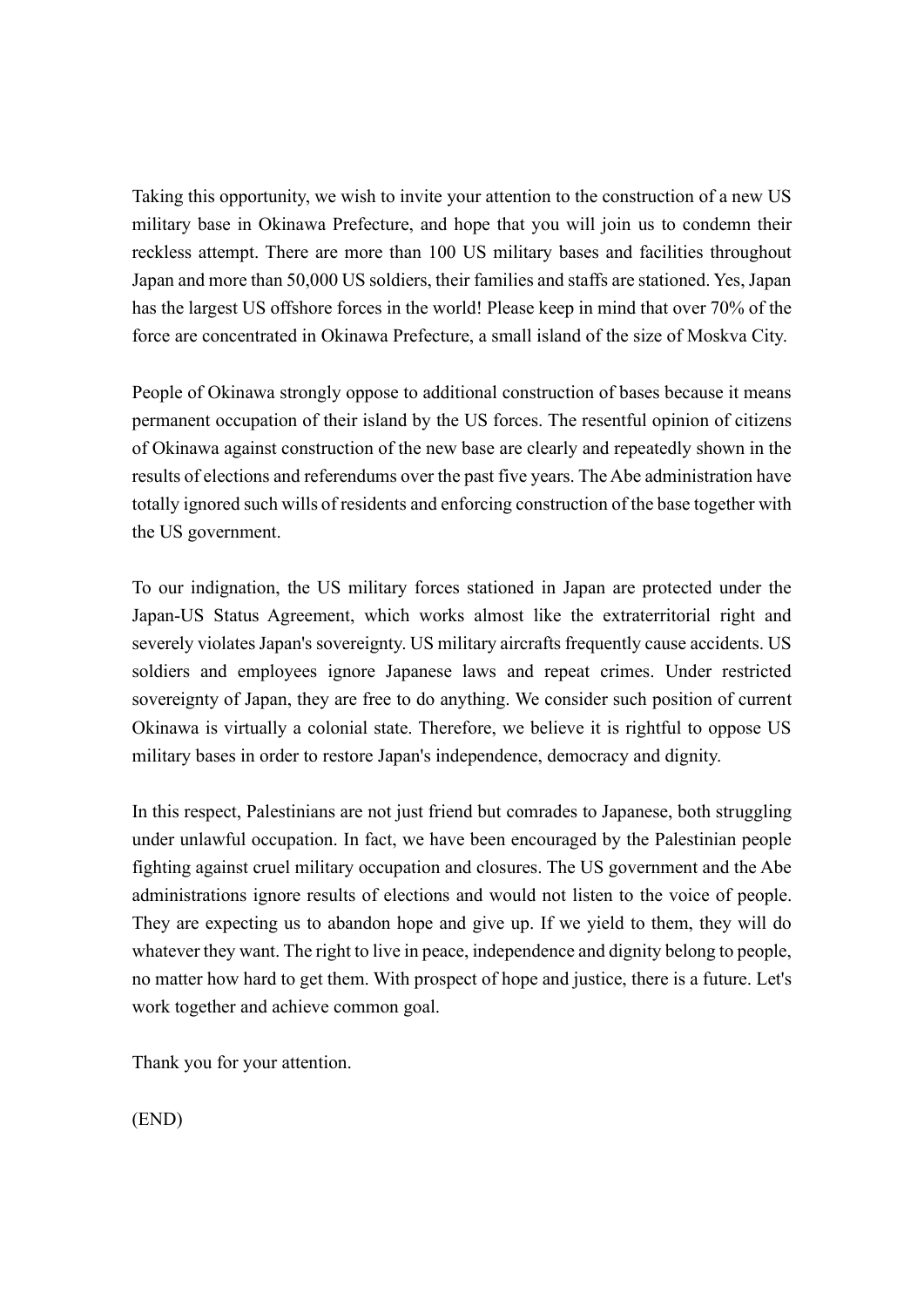## **Appendix**

.

In 2009, the internationally popular Japanese writer Haruki Murakami was nominated for the "Jerusalem Award". People believed it was not appropriate for him to accept the award, therefore upheld a campaign to decline. At the award ceremony, Mr. Murakami referred to his criticism to Israel in his speech.

In 2010, MUJIRUSHI, one of major Japanese retailers, withdrew their plan to open outlets in Israel after receiving protests from citizens.

In 2012, a Japanese agency represented AHAVA agreed to the protesting group and stopped handling AHAVA product because they were produced in the Settlement.

In 2014, Soda Stream, another company based in the Settlement, cancelled their sales campaign in response to civil protests.

In this year, the Abe administration abolished the three principles of arms exports and made export of weapons possible.

Israel attacked Gaza Strip. Citizens gathered at Israeli Embassy in Tokyo to show their protests.

In 2016, the Japan-Israeli joint research on unmanned reconnaissance plane was uncovered. Later, the plan was ceased by protests.

The Japan External Trade Organization (JETRO) canceled provision of venues to a wine event hosted by the Israeli Embassy.

In 2017, the Japan-Israeli investment agreement was signed. Citizens opposed the agreement because it included the occupied territory in the Israeli boundary.

"Mitsukoshi", one of major department stores, faced with protest from citizens and withdrew wine produced in the Settlement.

In 2018, "Honda" a major automobile manufacturer, obeyed to international protests and cancelled a road race planned in the Settlement.